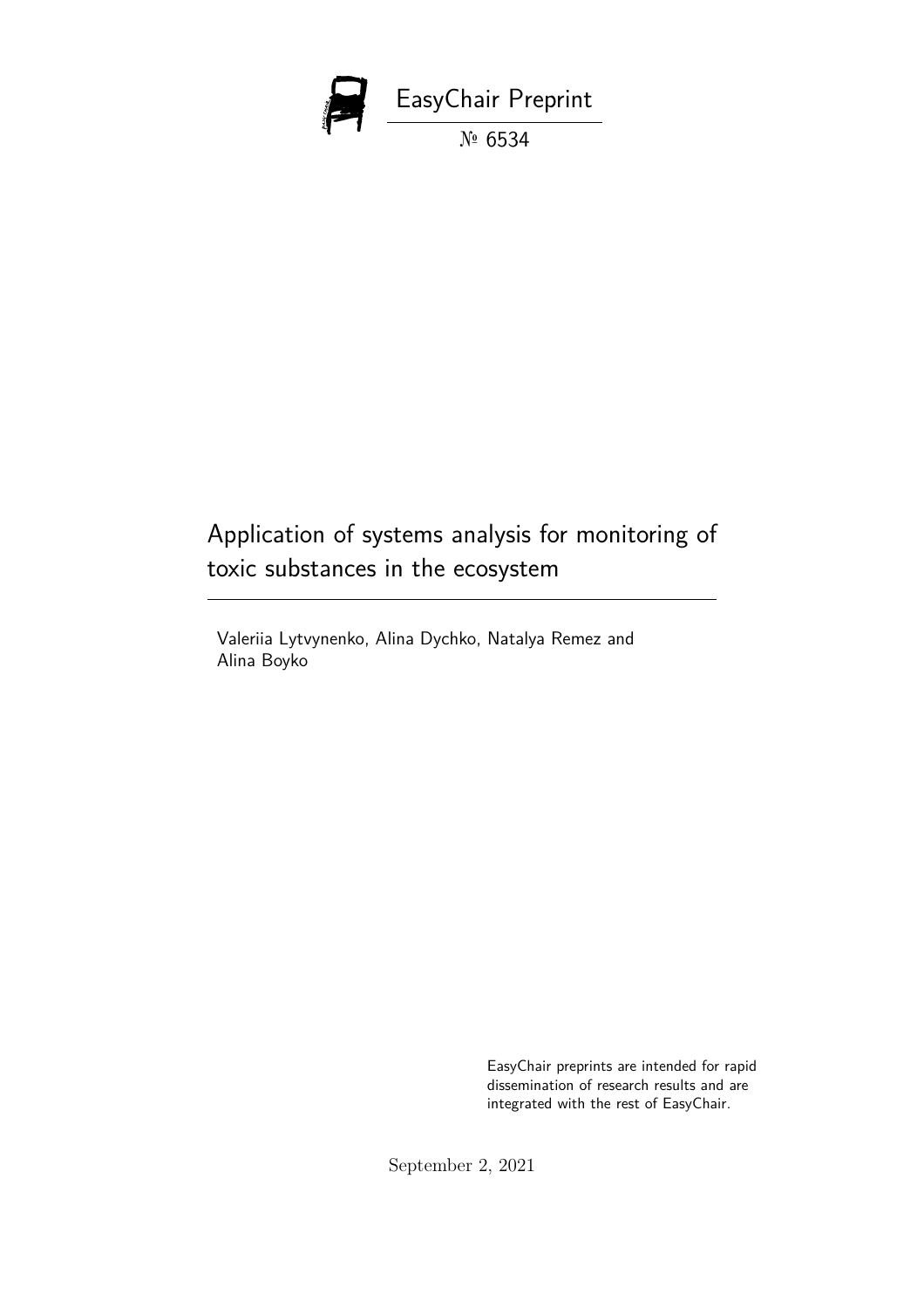УДК 574:502.13:303

# *Застосування системного аналізу для моніторингу токсичних речовин в екосистемі*

# **Литвиненко В. А. 0000-0002-4348-5832, д.т.н. Дичко А. О. 0000-0003- 4632-3203, д.т.н. Ремез Н. С. 0000-0002-8646-6527, Бойко А. Г. 0000- 0003-3561-6289**

*Національний технічний університет України «Київський політехнічний інститут імені Ігоря Сікорського», Київ, Україна e-mail:valeriialytvynenko18@gmail.com.ua*

# *Application of systems analysis for monitoring of toxic substances in the ecosystem*

## **Vаleriia Lytvynenko, Alina Dychko, Natalya Remez , Alina Boyko**

## **Abstract**

Each actual and virtual source of sewage discharges should be controlled by establishing a measuring or biomonitoring network (permanent or causal), and in the case of measuring monitoring, the types of detectors that measure the actual values of the parameters of the state should correspond to the nomenclature of the real possible contaminants and ranges, in which can be observed these contaminants, as well as the dynamics of their changes. In the case of biomonitoring, as indicators of pollution, it is necessary to use those living organisms that are most sensitive to the sources of contamination inherent to this source.

## **Keywords 1**

biomonitoring, hexamethylenediamine, pollutant detectors, control system, legislative-administrative subsystem, ecological information system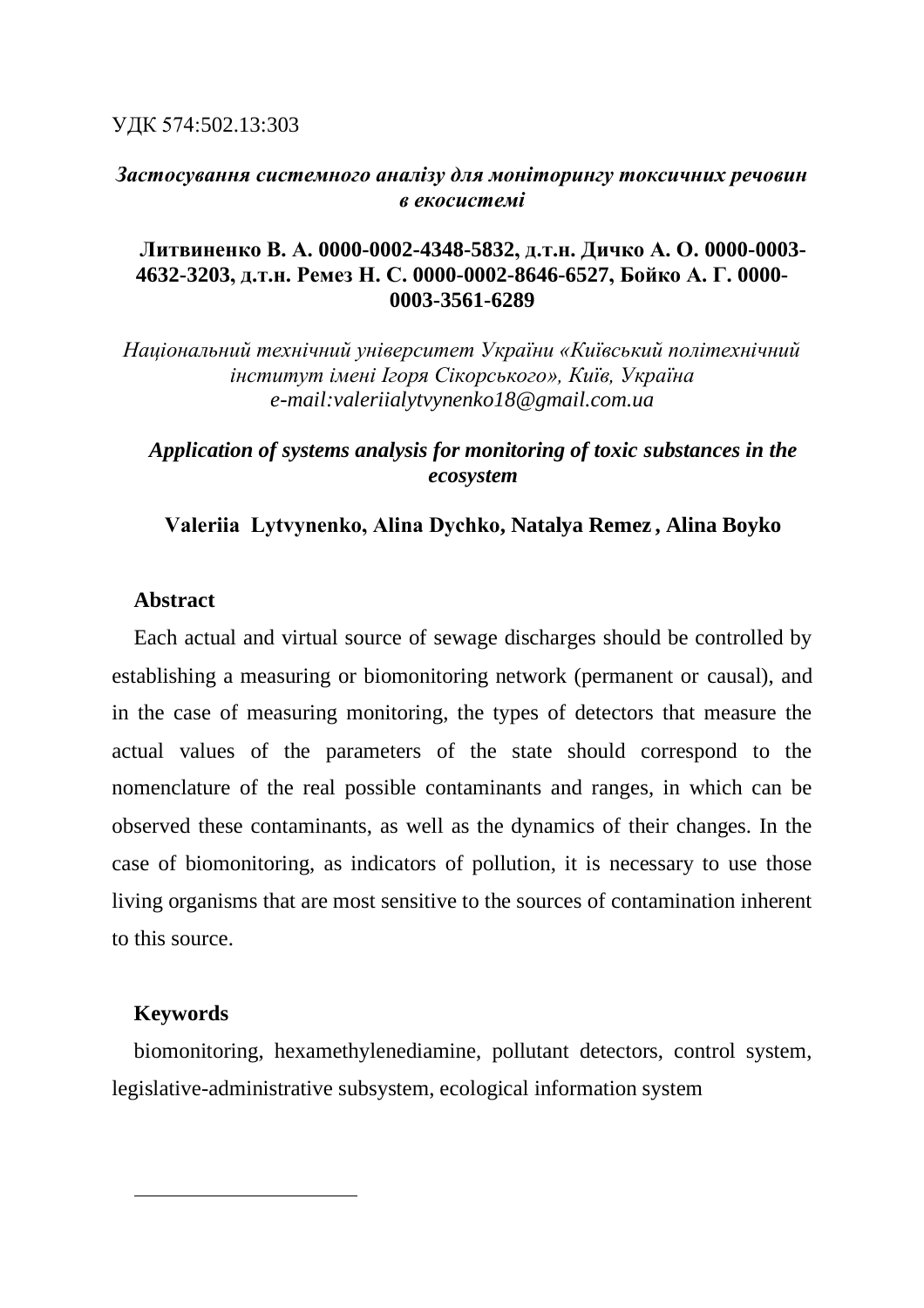#### **1. Introduction**

In the automated monitoring systems an important role is played by the choice of the number and location of pollution detectors. Increasing the accuracy and reliability of monitoring results is due to the economic difficulties due to the high cost of equipment [1]. In this regard, a number of methods have been developed to optimize the number and location of pollutant detectors. alarm system to exceed the maximum permissible value of pollution. Thus, there is chemical pollution substances of ponds, lakes, rivers and wells that are close to chemical industry enterprises. In rural areas where there is none centralized water supply, this contaminated water daily used for household needs and for eating. We will consider approaches to monitoring of harmful substances in the environment.

#### **2. Networks around sources of discharges**

An approach based on the analysis of the ratio of the probability of registration of the discharges *P (n)* and the cost of the control system *N (n)* is possible in order to assess the amount of detectors required for reliable control of the number of detectors [2]. This relation *F (n)* has a maximum corresponding to the optimal number of detectors. Usually the cost of a data center *Nц* depends little on the number of detectors and can be taken as a constant. Similarly, the cost of one detector *Nd* does not depend on the number of detectors in the system:

$$
N(n) = N\mu + n N\mu (1)
$$

At the same time, and the use of only mathematical models of pollution migration and situation assessment, that is, the use of so-called model monitoring, cannot provide reliable information support for making responsible decisions due to significant modeling errors and ambiguity of the results obtained. The system approach to the analysis of heavy technogenic accidents